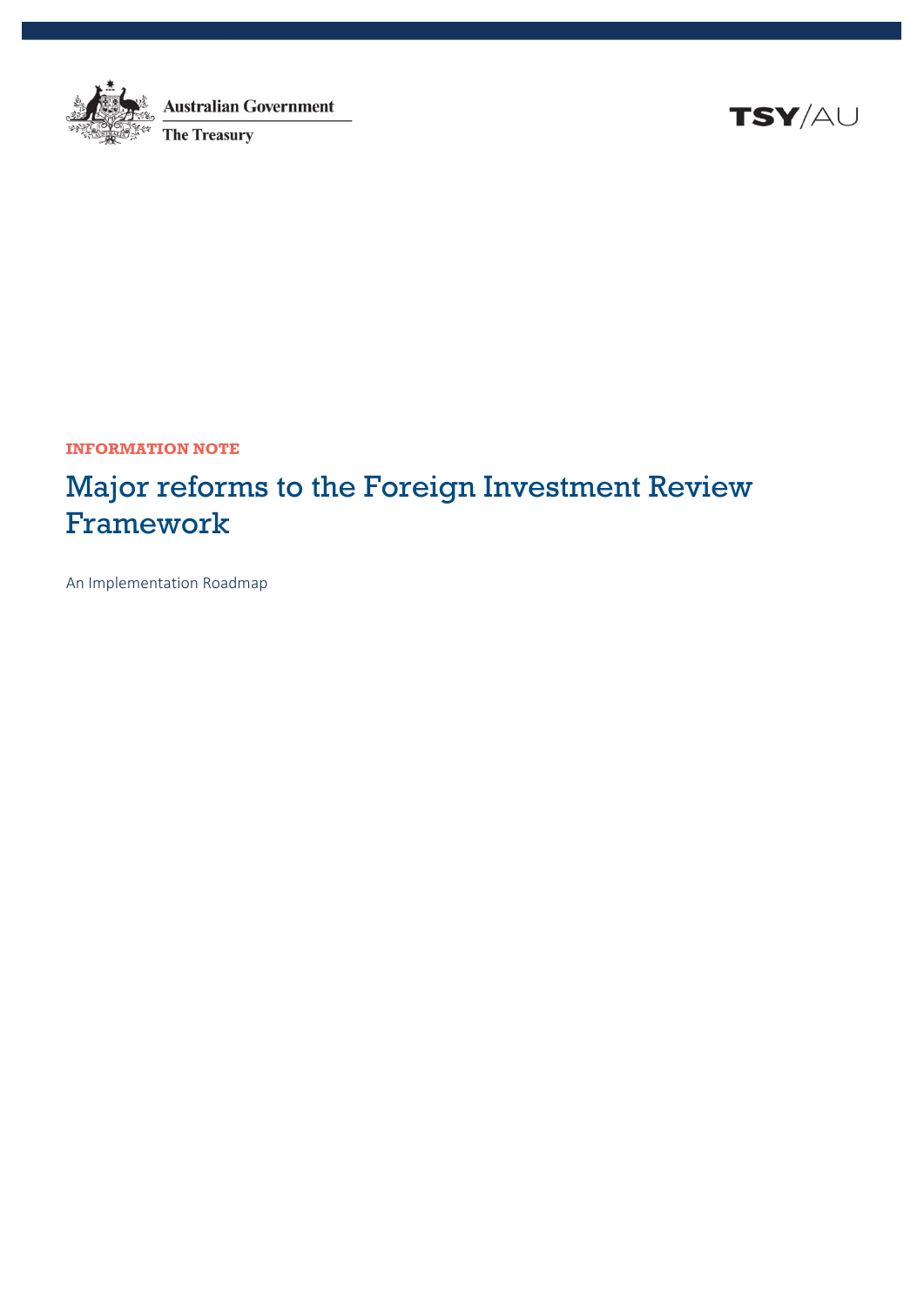#### **Overview**

On 5 June 2020, the Government proposed major reforms to the *Foreign Acquisitions and Takeovers Act 1975*, including measures to address national security risks, strengthen compliance and enforcement powers, and streamline investment in non-sensitive businesses.

Today The Treasurer announced the release for consultation the exposure draft of the *Foreign Investment Reform (Protecting Australia's National Security) Bill 2020* (the Bill), giving effect to the reforms. The draft amendments to the *Foreign Acquisitions and Takeovers Regulation 2015* will be released in two parts – the first, released today, includes the definition of national security business. The second will include the remainder of the regulatory changes, including the time limit for the call in power, streamlining measures (including investor exemption certificates) and other technical amendments, which will be released separately in September.

Following each release, Treasury will undertake a consultation process with key stakeholders. This is in addition to the extensive engagement taken to date since the announcement. Submissions on the Bill and the definition of national security business are welcome prior to 5:00pm on 31 August. Following the public submission process. Treasury will continue to engage with stakeholders on the implementation of the reforms, including the development of additional guidance. This timeline will allow for the subsequent finalisation and introduction of the Bill into parliament in the Spring sitting. The consultation period for the second part of the exposure draft Regulation will commence around September.

Table 1 outlines the consultation timeframes for each reform measure as it corresponds to the Summary Booklet published on 5 June 2020.

## Consultation Plan

Consultation is a critical next step in the Government's implementation of the reforms. Consultation ensures the Government's policy intent is appropriately communicated and the impact of the reforms on affected businesses, community organisations and individuals is fully considered. Many stakeholder groups can provide informed feedback which will prove valuable to the design of the legislation. The objectives of the consultation period include:

- Collect stakeholder questions and feedback for key issues and identify areas which require further policy guidance and clarification.
- Seek assurance from diverse stakeholder groups that the regulatory capture of the exposure draft legislation is appropriate for achieving the Government's intent without over-burdening industries and investors.

|                                                 | <b>Concertation</b> portod for capit reform meas<br><b>Reform measures in the Summary Booklet</b>                                                                      | <b>Release date</b>                                                                                                 | <b>Opportunity for</b><br>feedback                       |  |  |
|-------------------------------------------------|------------------------------------------------------------------------------------------------------------------------------------------------------------------------|---------------------------------------------------------------------------------------------------------------------|----------------------------------------------------------|--|--|
| <b>Protecting Australia's national security</b> |                                                                                                                                                                        |                                                                                                                     |                                                          |  |  |
| 1.                                              | The Government will introduce a new national security test which will:                                                                                                 |                                                                                                                     |                                                          |  |  |
| а.                                              | enable the Treasurer to impose conditions or block any<br>investment by a foreign person on national security grounds<br>regardless of the value of investment;        | July - Tranche 1<br>Primary law                                                                                     | Until 31 August                                          |  |  |
| b.                                              | require mandatory notification of any proposed investment by a<br>foreign person in a sensitive national security business;                                            | July - Tranche 1<br>Primary law and<br>Regulations                                                                  | Until 31 August                                          |  |  |
| c.                                              | require mandatory notification where a business or entity<br>owned by a foreign person starts to carry on the activities of a<br>sensitive national security business; | July - Tranche 1<br>Primary law and<br>Regulations                                                                  | Until 31 August                                          |  |  |
| d.                                              | allow any investment that would not ordinarily require<br>notification to be 'called in' for screening on national security<br>grounds;                                | July - Tranche 1<br>Primary law<br>September - Tranche<br>2 Regulations (the<br>time limit of the call in<br>power) | Until 31 August<br>From September for the<br>Regulations |  |  |

#### Table 1 - consultation period for each reform measure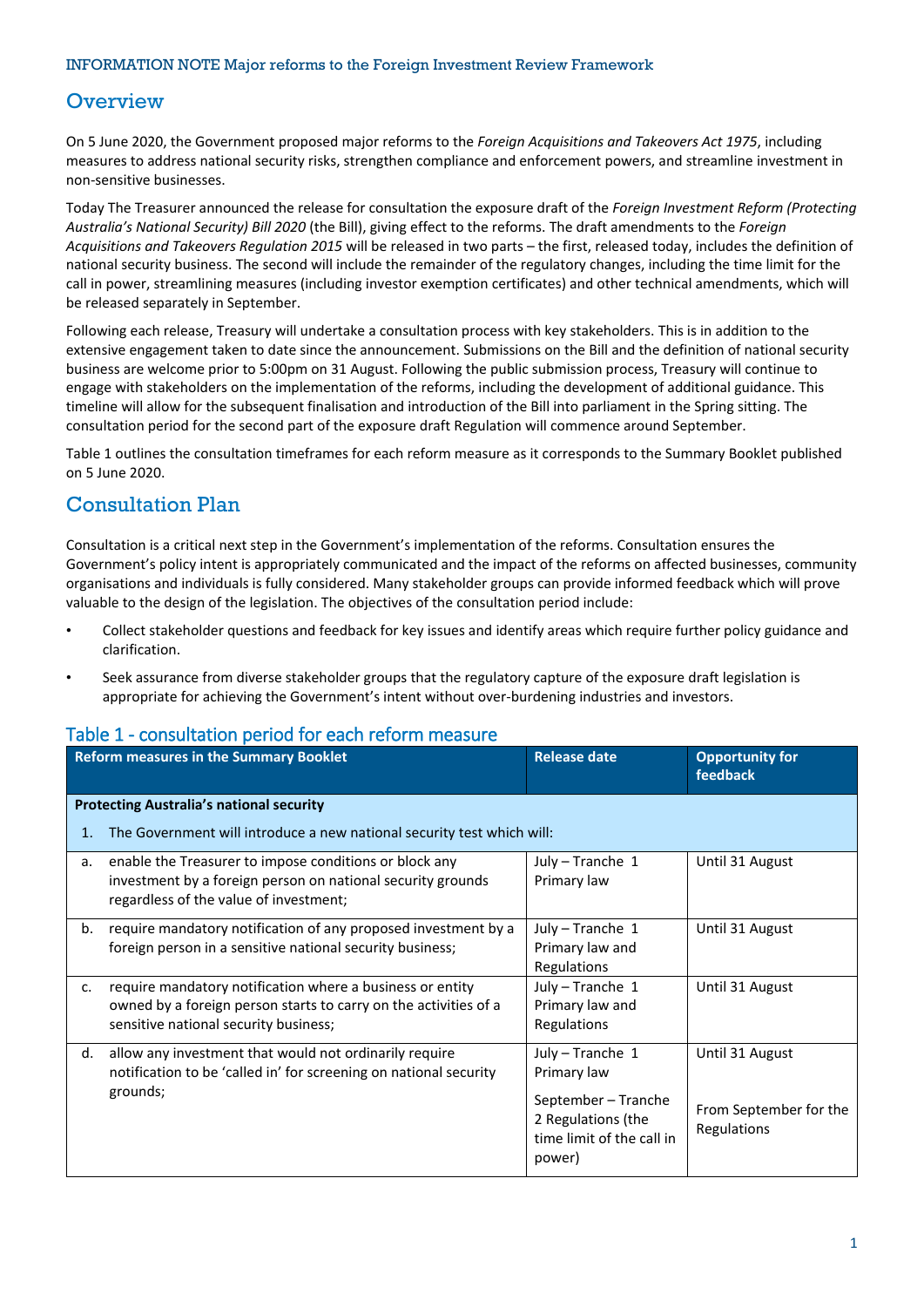| <b>Reform measures in the Summary Booklet</b> |                                                                                                                                                                                                                                                                                                                                                                                                      | <b>Release date</b>                                                     | <b>Opportunity for</b><br>feedback                       |
|-----------------------------------------------|------------------------------------------------------------------------------------------------------------------------------------------------------------------------------------------------------------------------------------------------------------------------------------------------------------------------------------------------------------------------------------------------------|-------------------------------------------------------------------------|----------------------------------------------------------|
| e.                                            | allow investors to voluntarily notify to receive investor certainty<br>from 'call in' for a particular investment or apply for an<br>investor-specific exemption certificate;                                                                                                                                                                                                                        | July - Tranche 1<br>Primary law<br>September - Tranche<br>2 Regulations | Until 31 August<br>From September for the<br>Regulations |
|                                               |                                                                                                                                                                                                                                                                                                                                                                                                      | (investor-specific<br>exemption certificate)                            |                                                          |
| f.                                            | allow the Treasurer to impose conditions, vary existing<br>conditions, or, as a last resort, require the divestment of any<br>realised investment which was approved under the FATA where<br>national security risks emerge.                                                                                                                                                                         | July - Tranche 1<br>Primary law                                         | Until 31 August                                          |
|                                               | <b>Streamline less sensitive investments</b>                                                                                                                                                                                                                                                                                                                                                         |                                                                         |                                                          |
| 2.                                            | The Government will exempt certain investments made by<br>entities which are currently classified as 'Foreign Government<br>Investors'. This exemption will be non-discriminatory and apply<br>only where no foreign government investor has or could be<br>perceived to have influence or control over the investment or<br>operational decisions of the entity or any of its underlying<br>assets. | September - Tranche<br>2 Regulations                                    | From September                                           |
|                                               | Stronger penalties, compliance and enforcement powers                                                                                                                                                                                                                                                                                                                                                |                                                                         |                                                          |
| 3.                                            | The Government will have standard monitoring and<br>investigative powers (in line with those of other business<br>regulators), including access to premises with consent or by<br>warrant to gather information. This measure will improve<br>regulators' capability to monitor investor compliance and/or<br>investigate potential non-compliance.                                                  | July - Tranche 1<br>Primary law                                         | Until 31 August                                          |
| 4.                                            | The Government will have powers to give directions to investors<br>in order to prevent or address suspected breaches of conditions<br>or of the foreign investment laws.                                                                                                                                                                                                                             | July - Tranche 1<br>Primary law                                         | Until 31 August                                          |
| 5.                                            | The Government will increase civil and criminal penalties under<br>the FATA to ensure these penalties act as an effective deterrent.                                                                                                                                                                                                                                                                 | July - Tranche 1<br>Primary law                                         | Until 31 August                                          |
| 6.                                            | The Government will expand the infringement notices regime to<br>cover all types of foreign investments and introduce a third tier<br>to allow for a more graduated and proportional approach to<br>enforcement.                                                                                                                                                                                     | July - Tranche 1<br>Primary law                                         | Until 31 August                                          |
| 7.                                            | The Government will have powers to remedy situations where<br>foreign persons are given a no objection notification or an<br>exemption certificate based on a foreign investment application<br>that makes an incorrect statement, or omits an important piece<br>of information.                                                                                                                    | July - Tranche 1<br>Primary law                                         | Until 31 August                                          |
| 8.                                            | The Government will have powers with respect to an investment<br>that was originally made in breach of the FATA where the<br>interest has subsequently been transferred to another foreign<br>person by will or devolution by operation of law.                                                                                                                                                      | September - Tranche<br>2 Regulations                                    | From September                                           |
| 9.                                            | The Government will have the power to accept enforceable<br>undertakings from foreign persons to manage non-compliance<br>or to give weight to commitments a foreign person made at the<br>time of applying for a no objection notification or an exemption<br>certificate.                                                                                                                          | July - Tranche 1<br>Primary law                                         | Until 31 August                                          |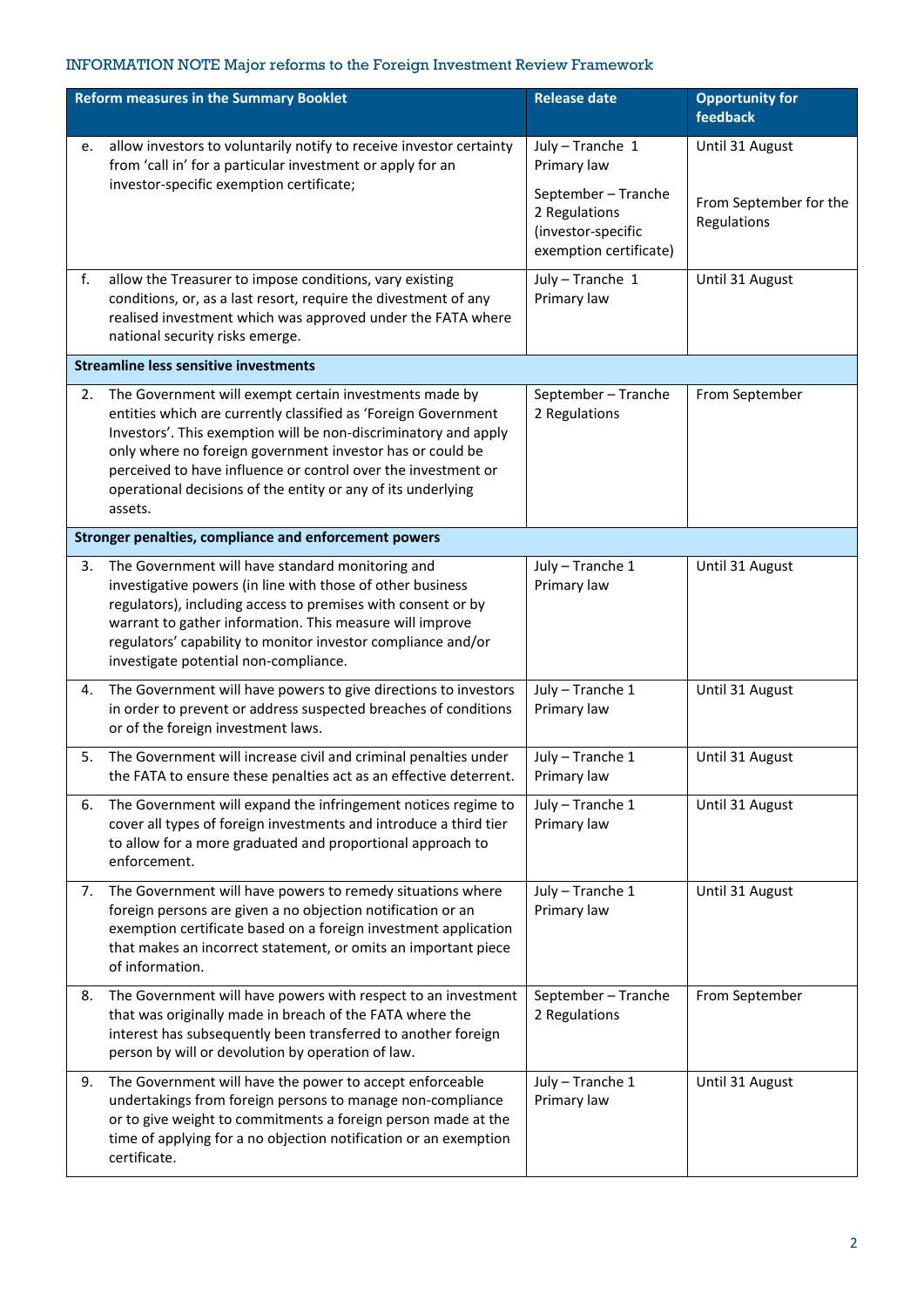| <b>Reform measures in the Summary Booklet</b>                                                                                                                                                                                                                                                                                                             | <b>Release date</b>                                                     | <b>Opportunity for</b><br>feedback                                              |  |
|-----------------------------------------------------------------------------------------------------------------------------------------------------------------------------------------------------------------------------------------------------------------------------------------------------------------------------------------------------------|-------------------------------------------------------------------------|---------------------------------------------------------------------------------|--|
| 10. Foreign persons who have been issued a no objection<br>notification for a proposed action or an exemption certificate<br>will be required to notify the Government of certain events,<br>including that the action has occurred or did not occur.                                                                                                     | July - Tranche 1<br>Primary law                                         | Until 31 August                                                                 |  |
| Integrity of the foreign investment review framework                                                                                                                                                                                                                                                                                                      |                                                                         |                                                                                 |  |
| 11. The Government will clarify that foreign persons are required to<br>seek further foreign investment approval for any increase in<br>actual or proportional holdings above what has been previously<br>approved, including as a result of creep acquisitions and<br>proportional increases through share buybacks and selective<br>capital reductions. | July - Tranche 1<br>Primary law                                         | Until 31 August                                                                 |  |
| 12. The Government will narrow the scope of the moneylending<br>exemption so that it does not apply where foreign money<br>lenders are obtaining interests in a sensitive national security<br>business under a moneylending agreement.                                                                                                                   | September - Tranche<br>2 Regulations                                    | From September                                                                  |  |
| 13. The Government will require foreign persons to seek foreign<br>investment approval for acquisitions of interests from the<br>Commonwealth, state or territory governments or local<br>government bodies to perform Government services or<br>functions associated with privatisation programs that may raise<br>national security risks.              | July - Tranche 1<br>Primary law<br>September - Tranche<br>2 Regulations | Until 31 August for the<br>primary law<br>From September for the<br>Regulations |  |
| 14. The FATA will be amended so that the tracing rules can be<br>similarly applied to unincorporated limited partnerships as they<br>are to corporations and trusts, so that beneficial interests can be<br>traced.                                                                                                                                       | July - Tranche 1<br>Primary law                                         | Until 31 August                                                                 |  |
| 15. A foreign person, who is a parent or spouse of an Australian<br>resident, will need to seek foreign investment approval prior to<br>the purchase of Australian land where they provide money to<br>their Australian family member for the purchase, other than by<br>way of a gift.                                                                   | July - Tranche 1<br>Primary law                                         | Until 31 August                                                                 |  |
| More coordinated information gathering and sharing                                                                                                                                                                                                                                                                                                        |                                                                         |                                                                                 |  |
| 16. The Government is considering a new Register of Foreign<br>Ownership that will merge and expand the existing agricultural<br>land, water and residential registers, in order to increase the<br>Government's visibility of foreign investments made in Australia.                                                                                     | July - Tranche 1<br>Primary law<br>September - Tranche<br>2 Regulations | Until 31 August<br>From September for the<br>Regulations                        |  |
| 17. The Government will increase the scope of the information<br>sharing provisions under the FATA and the Tax Administration<br>Act 1953 (the TAA) to allow greater sharing of foreign<br>investment information across government agencies to simplify<br>the administration of the foreign investment framework.                                       | July - Tranche 1<br>Primary law                                         | Until 31 August                                                                 |  |
| 18. The Government will introduce new information sharing<br>provisions to allow sharing of protected information with<br>international counterparts where national security<br>considerations are present.                                                                                                                                               | July - Tranche 1<br>Primary law                                         | Until 31 August                                                                 |  |
| A fairer and simpler framework for foreign investment fees                                                                                                                                                                                                                                                                                                |                                                                         |                                                                                 |  |
| 19. The foreign investment fees framework ensures that foreign<br>investors, not Australian taxpayers, bear the costs of<br>administering the foreign investment system. Consistent with<br>this principle, fees will be reviewed to ensure they continue to<br>cover the costs of administering the system. In doing so, the                             | July - Tranche 1<br>Primary law<br>(framework)                          | Until 31 August for the<br>primary law                                          |  |